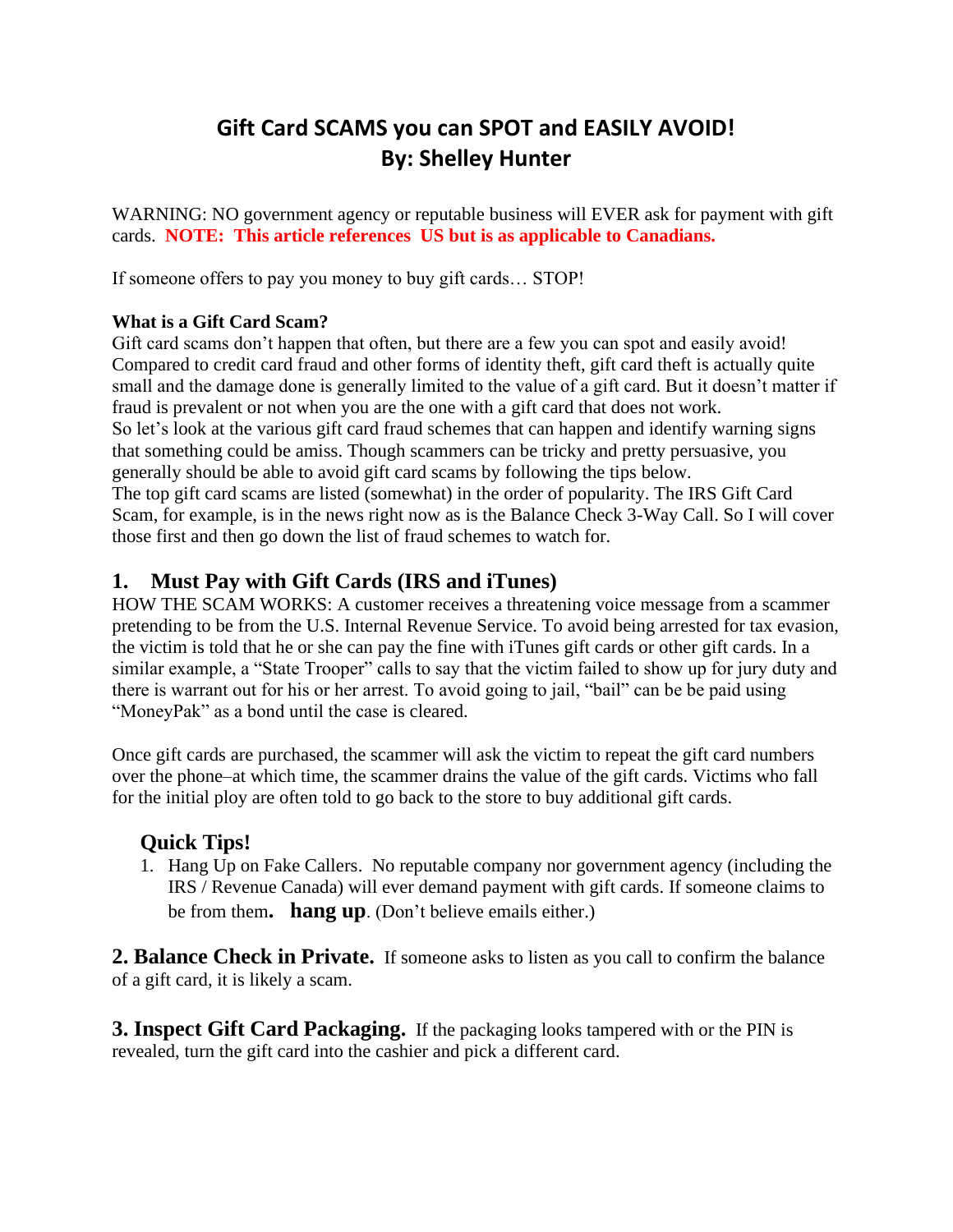4. Check the Activation Receipt. Be sure the gift card number listed on the activation receipt matches the gift card you receive. Alert the manager if it's not a match.

5. Only Buy from Reputable Resellers. Only buy discount gift cards from a gift card reseller that has customer service and will give you a money-back guarantee on purchases.

6. Save Activation Receipt. Whenever you buy a gift card, save the purchase and activation receipt until the gift card is redeemed.

On the surface, this scam seems really easy to spot and hard to believe, but given that Americans have been swindled out of nearly \$40 million from it, there is obviously more to the story. According to this article on the IRS iTunes gift cards scam, "scammers posed as U.S. Internal Revenue Service officials and left victims voicemails accusing them of tax evasion and threatening them with arrest." The article goes on to say that the callers were highly trained and very convincing.

**RED FLAG**: No reputable company nor the IRS / Revenue Canada or any government agency will ever demand payment via gift cards.

**WHAT TO DO:** If you get a phone call from someone telling you to make a payment with gift cards, hang up the phone. If you get an email from a company telling you to make a payment with gift cards, delete it. Don't be fooled. If you have any doubts that the call or email is legitimate, contact the company yourself. Don't call the number given to you on the voice message, and don't respond to the email or click any of the links inside of it. Initiate the call yourself.

### 2. Balance Check 3-Way Call

HOW THE SCAM WORKS: A person lists a gift card for sale on a classified ads website. When an offer is made, the buyer asks the seller to confirm the balance on the card by calling the merchant in a three-way call. While listening to the seller enter the gift card number, the buyer records the touch tone numbers entered to intercept the gift card number. The fake buyer then uses the gift card number without paying for it.

Although this scam seems pretty obvious in hindsight, people are often fooled because the scam simply makes sense. It's natural that a person buying a gift card would want proof of the gift card's balance before completing the transaction. In this article on how gift cards are drained, a victim from Ohio explains how he lost a \$400 Best Buy gift card because he allowed the buyer to listen in on a three-way call as he confirmed the gift card balance. Shortly after he hung up the phone, someone used the Best Buy gift card to make a purchase in California. Lesson learned. RED FLAG: If someone asks to listen to your balance inquiry phone call or wants to look over your shoulder while you enter the numbers, it's probably a scam.

WHAT TO DO: The best way to avoid this gift card scam is to only sell gift cards to a reputable gift card reseller that offers a money-back guarantee or to take the gift card you don't want to a gift card exchange kiosk.

3. BOT Steals the Gift Card Balance

HOW THE SCAM WORKS: Hackers use a bot called GiftGhostBot to run through a store's online gift card balance check system looking for a match–meaning a valid gift card number with an activated balance. Once the bot finds a match, hackers use the gift card themselves or sell it on the "dark web."

RED FLAG: If you notice the balance of your gift card is gone, then contact the gift card issuer immediately.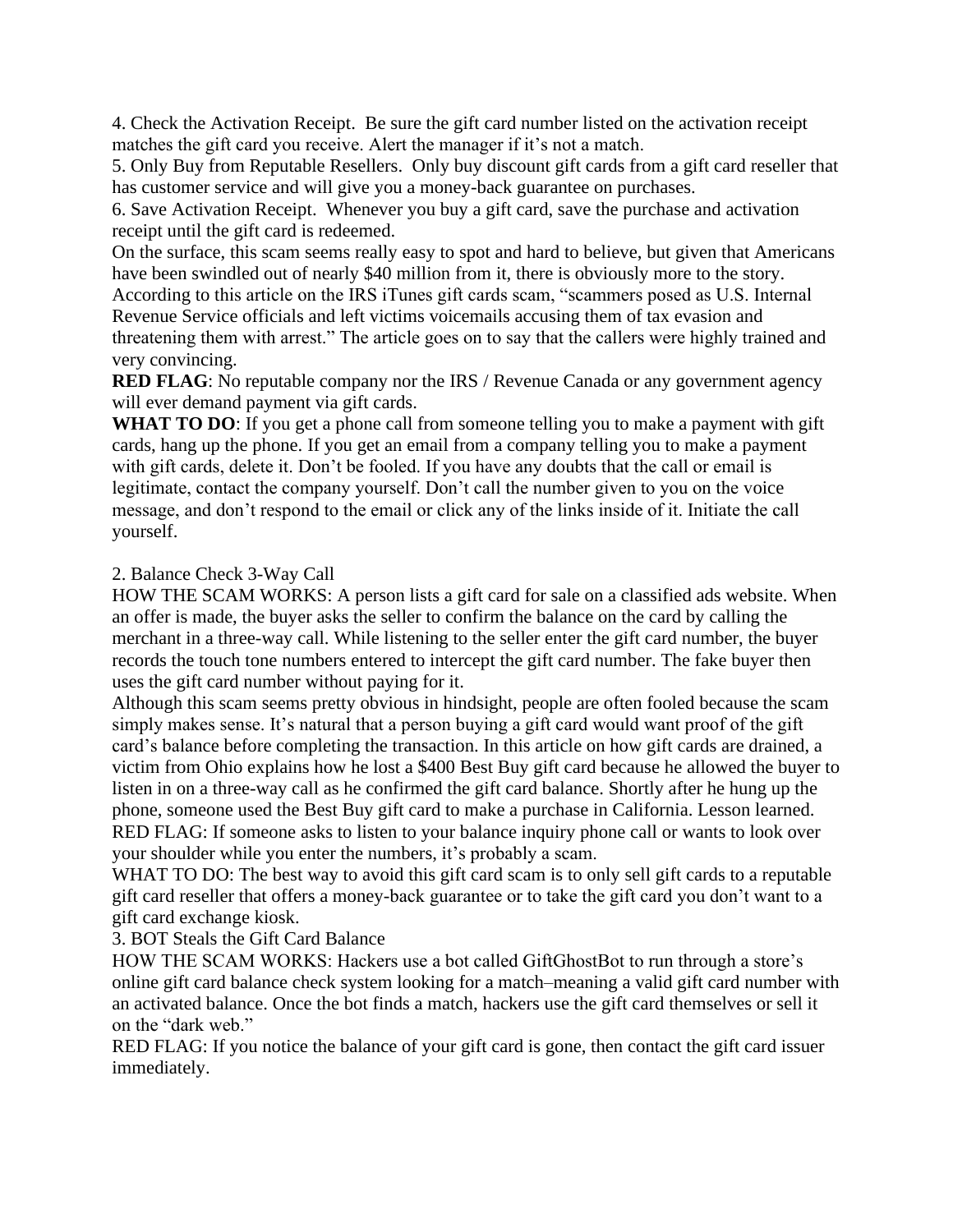WHAT TO DO: The best way to avoid this gift card scam is to simply use gift cards soon after you receive them, leaving little opportunity for a bot to find your gift card in the system. I also suggest checking your unused gift card balances often. An easy way to do this is to load your plastic and egift cards into a gift card app or your smartphone's mobile wallet, both of which allow you to perform an automated balance inquiry. Lastly, if you have an unwanted gift card–one that you are not likely to use–then sell it for cash. People who buy discount gift cards are often planning to use them quickly so that is another way to ensure gift cards are used by their rightful owners.

For Merchants: Although I have heard it suggested that merchants prohibit balance check from their systems and instead require consumers to call a telephone number for balance inquiry to avoid this type of attack, I believe merchants should put security measures in place rather than inconveniencing consumers. Simple steps such as requiring a PIN or CVV in order to redeem a gift card or monitoring the number of balance inquiries that come into the system should help. 4. Stolen Card Number

HOW THE SCAM WORKS: In this scam, a thief removes a gift card from a display, records the number and then puts the gift card back in the display. Then the scammer waits for a customer to buy the compromised gift card, checking the balance online until a dollar amount is loaded onto the card. As soon as a balance appears, the thief uses the gift card number online or makes a duplicate plastic gift card that can be used in stores.

This gift card scam works best when there is a controlled number of gift cards available such as a small merchant with a stack of 10 gift cards on the counter. At a larger store, the gift cards near the cash register or on the ends of the rack would most likely be the ones affected.

RED FLAG: If someone tries to get you to purchase a particular gift card, it could be a scam. Pick a gift card from the middle of the rack or from a less-frequented area of the store.

WHAT TO DO: Since impatient thieves will put the gift cards they swiped back on the front of the rack, select gift cards that are less accessible. At a grocery store gift card kiosk, for example, you might select a card hanging in the middle position on one of the pegs rather than those that are hanging in the first position. In other words, don't be lured by the most obvious gift card on the rack.

#### 5. Tampered Packaging

HOW THE SCAM WORKS: To protect consumers from the swiped gift card fraud described above, some gift card manufacturers have added special packaging or scratch-off personal identification numbers (PINs) to their cards to prevent thieves from being able to simply look at the cards to steal the gift card numbers. Though a deterrent, the packaging and PINs haven't fully stopped scammers. Some thieves will still take the packaged cards, open them to get the numbers, and then tidy the envelope back up in hopes no one will notice. Some also scratch off the PIN and re-cover it with a sticker or just leave it entirely exposed. Once the scammer has access to the gift card number, he or she will use it as soon as an unsuspecting customer activates the card.

RED FLAG: If the packaging looks tampered with in any way, it could be a scam. Check to see what other gift cards look like, inspecting the seams, PIN's and anything else that could be amiss.

WHAT TO DO: When buying a gift card, carefully check the packaging or PIN label. Don't just look for the obvious dismantling of a card, however. Scammers work hard to be discreet, using razor blades to separate the envelopes or scratch the PIN labels off with care. If the card looks tampered with in any way, turn it into the cashier and buy a different gift card.